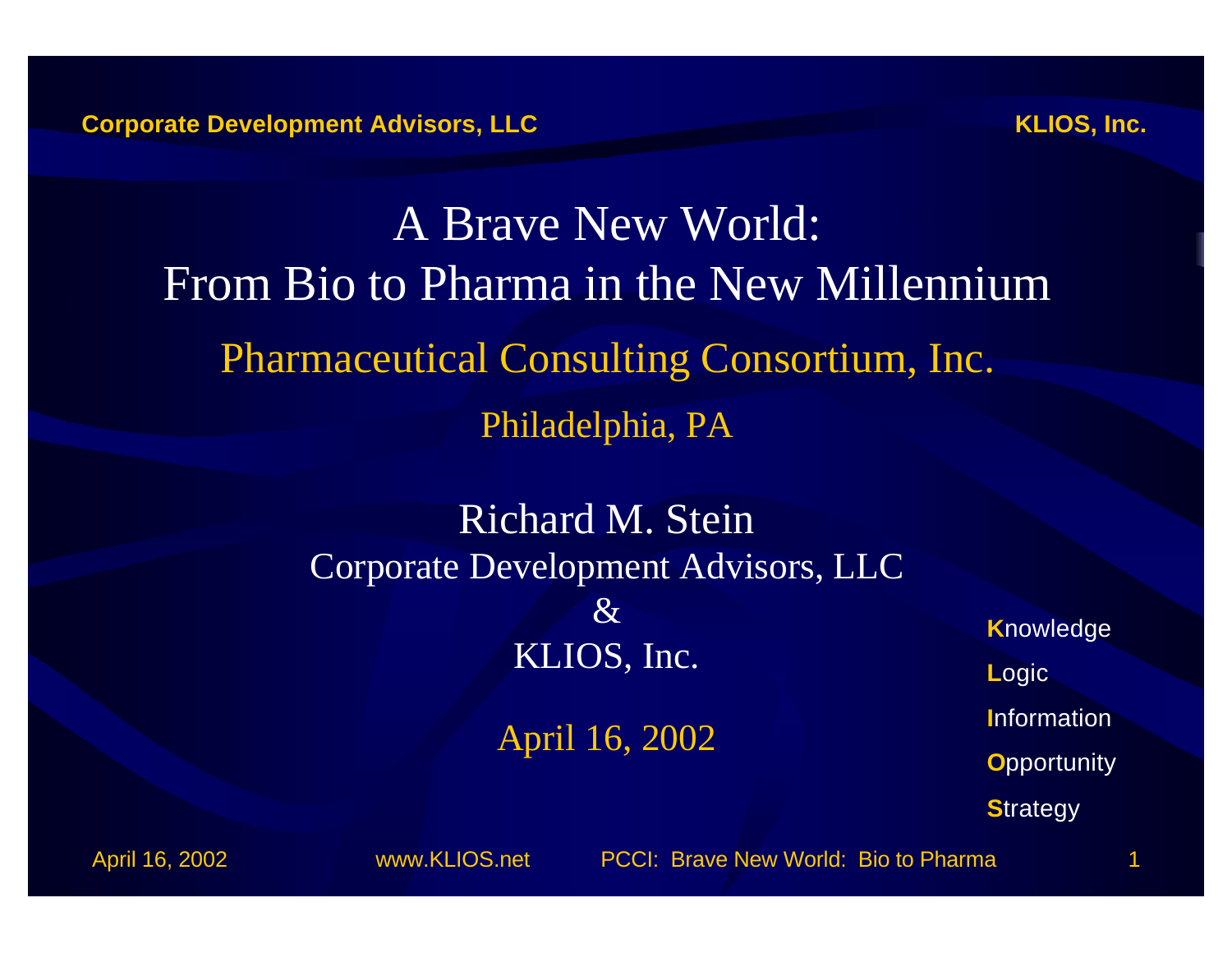KLIOS, Inc.

### Agenda

- Not your grandmother's industry!
- Review: Drug Development
- Drug Development Economics
- How will we get  $*$ *there*<sup>\*?</sup>
- Bio/Pharma Developments
- The Shape of Things to Come
- Conclusions
- $\bullet$  Q & A

**Knowledge** Logic **Information Opportunity Strategy** 

April 16, 2002

www.KLIOS.net

PCCI: Brave New World: Bio to Pharma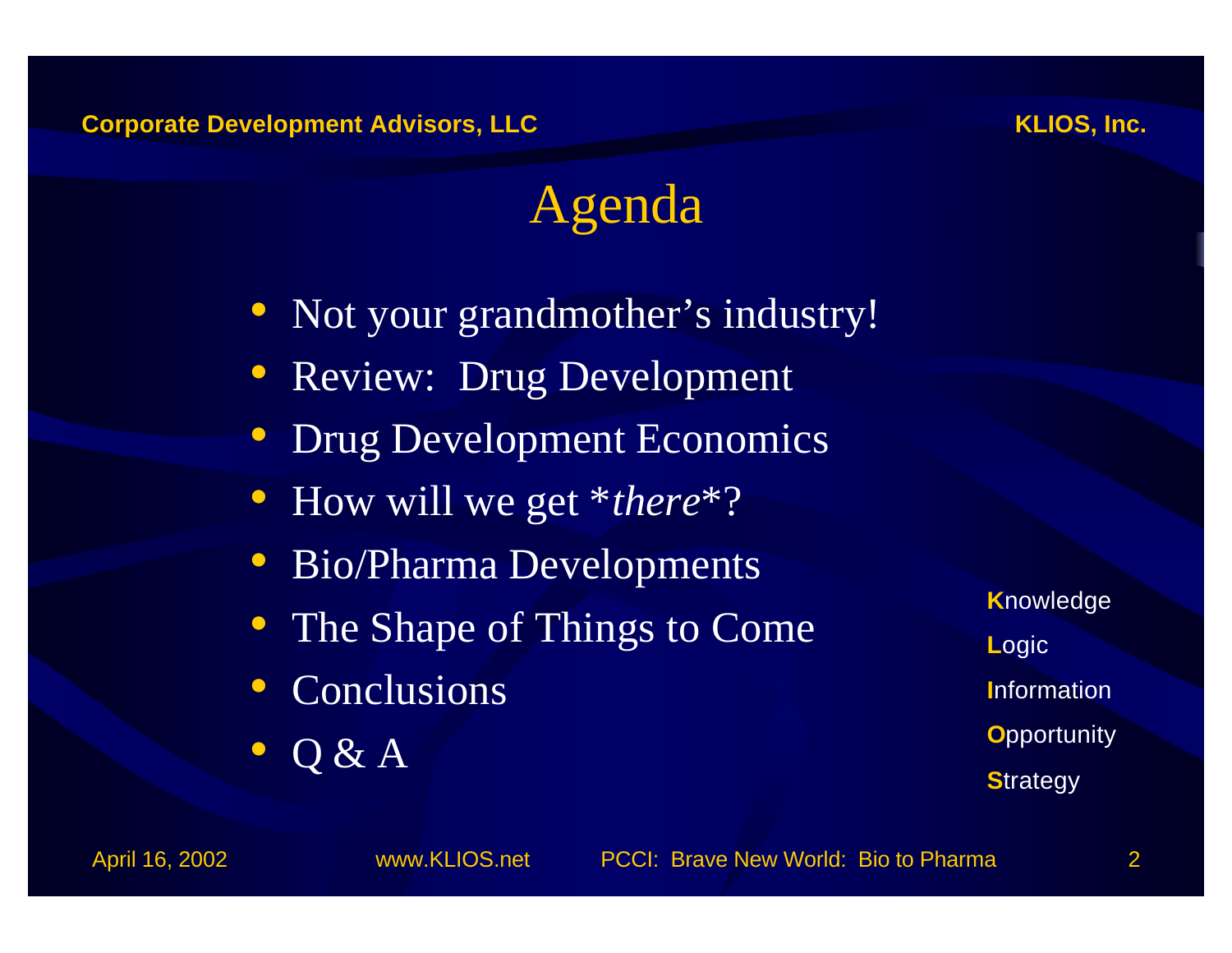# …not your grandmother's industry, anymore!!!

- Life Sciences =
	- $\checkmark$  Biotech
	- $\checkmark$  Pharma
	- $\checkmark$  Medical/Health Software
	- $\checkmark$  Medical Devices & Diagnostics
- Operating at the Frontiers of Science
- Operating with a *frontier mentality*  $\checkmark$  It's the Wild West, out there!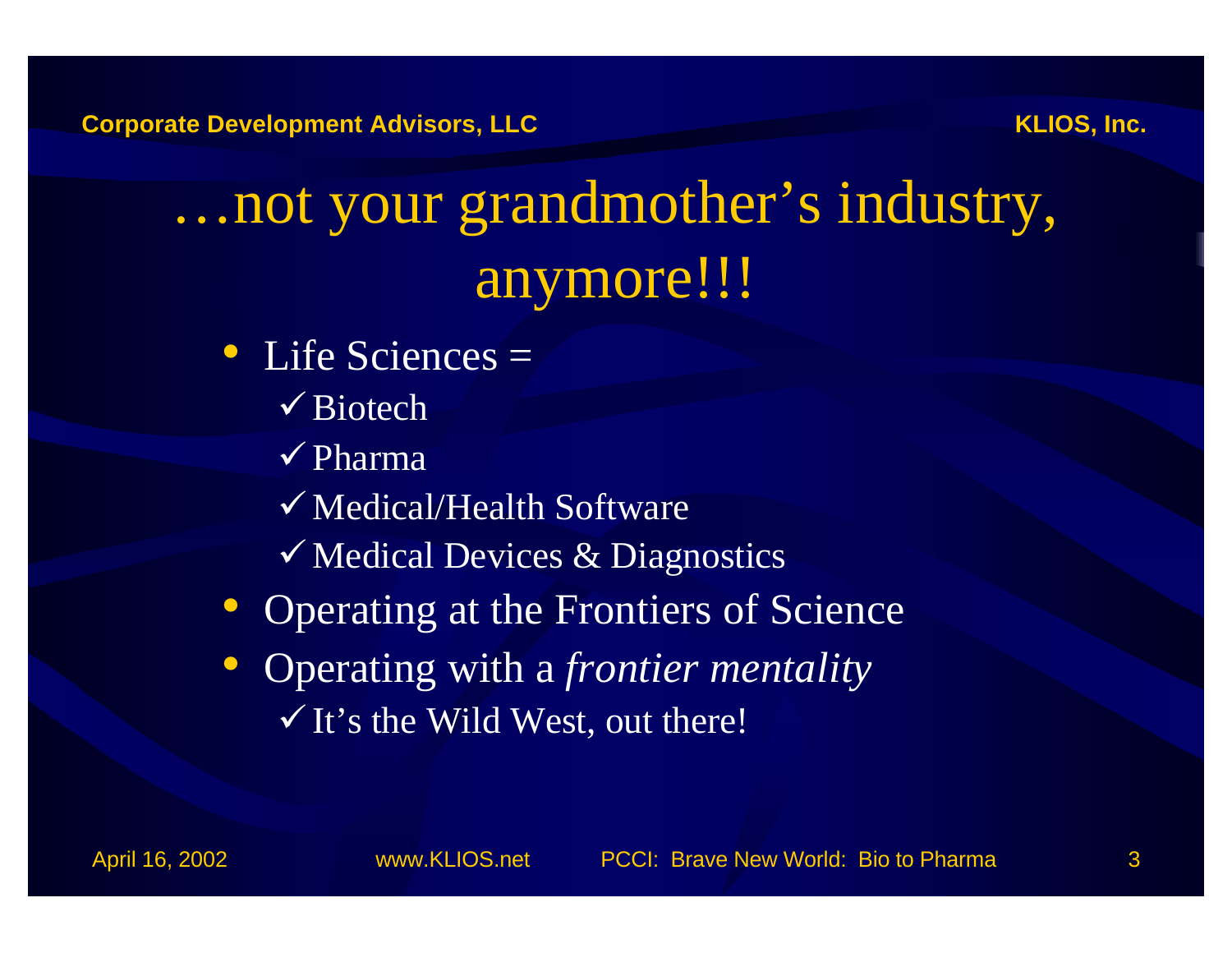# Drug Development

| Pre-<br><b>Clinical</b>                      | <b>IND</b>                    | <b>Phase I</b>                 | Phase<br>$\prod$<br><b>Trials</b>                  | <b>Phase III</b><br>Trials                       | <b>NDA</b>           | <b>Post</b><br><b>NDA</b>      |
|----------------------------------------------|-------------------------------|--------------------------------|----------------------------------------------------|--------------------------------------------------|----------------------|--------------------------------|
| <b>Synthesis &amp;</b><br><b>Development</b> | <b>•IND</b><br>Appl.<br>filed | <b>Safety</b><br><b>Trials</b> | <b>Safety</b><br>8 <sup>2</sup><br><b>Efficacy</b> | <b>Controlled</b><br>Safety &<br><b>Efficacy</b> | <b>•NDA</b><br>filed | <b>•Mktg</b><br><b>Studies</b> |
| $\degree$ \$205M avg.<br><b>18mos-4yrs</b>   |                               | <b>•6-18mos</b>                | $•24$ mos                                          | $\bullet$ 1 - 4yrs                               | ●2yrs                |                                |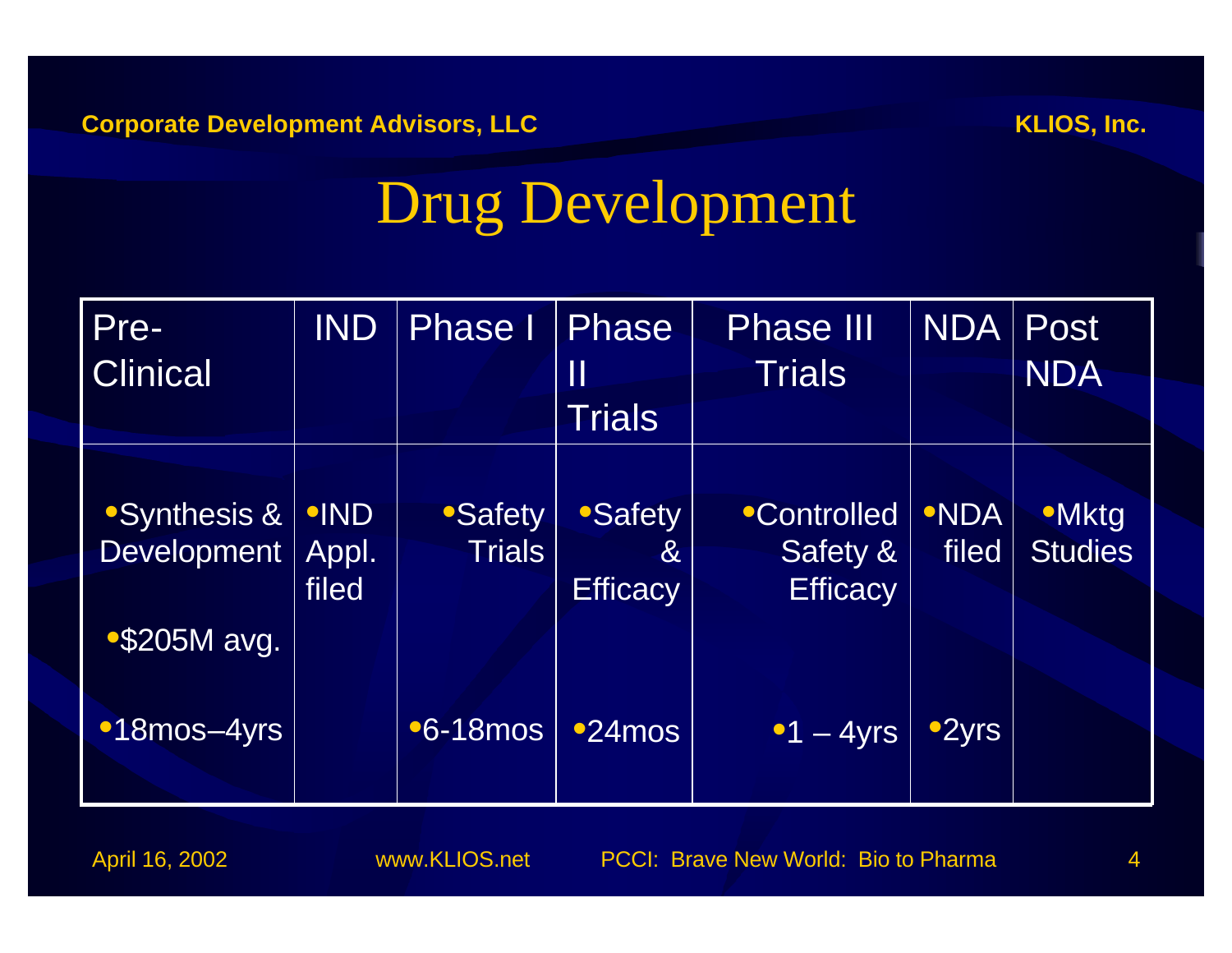

# Drug Development Economics

• Synthesis: Approval = 10,000:1

• Commercialization  $\sqrt{P}$ re-clinical + Clinical Costs > \$300 million  $\sqrt{5-12}$  years  $\sqrt{Big}$  Pharma = 0.5 drugs/co. annually  $\checkmark$ Shrinking pipeline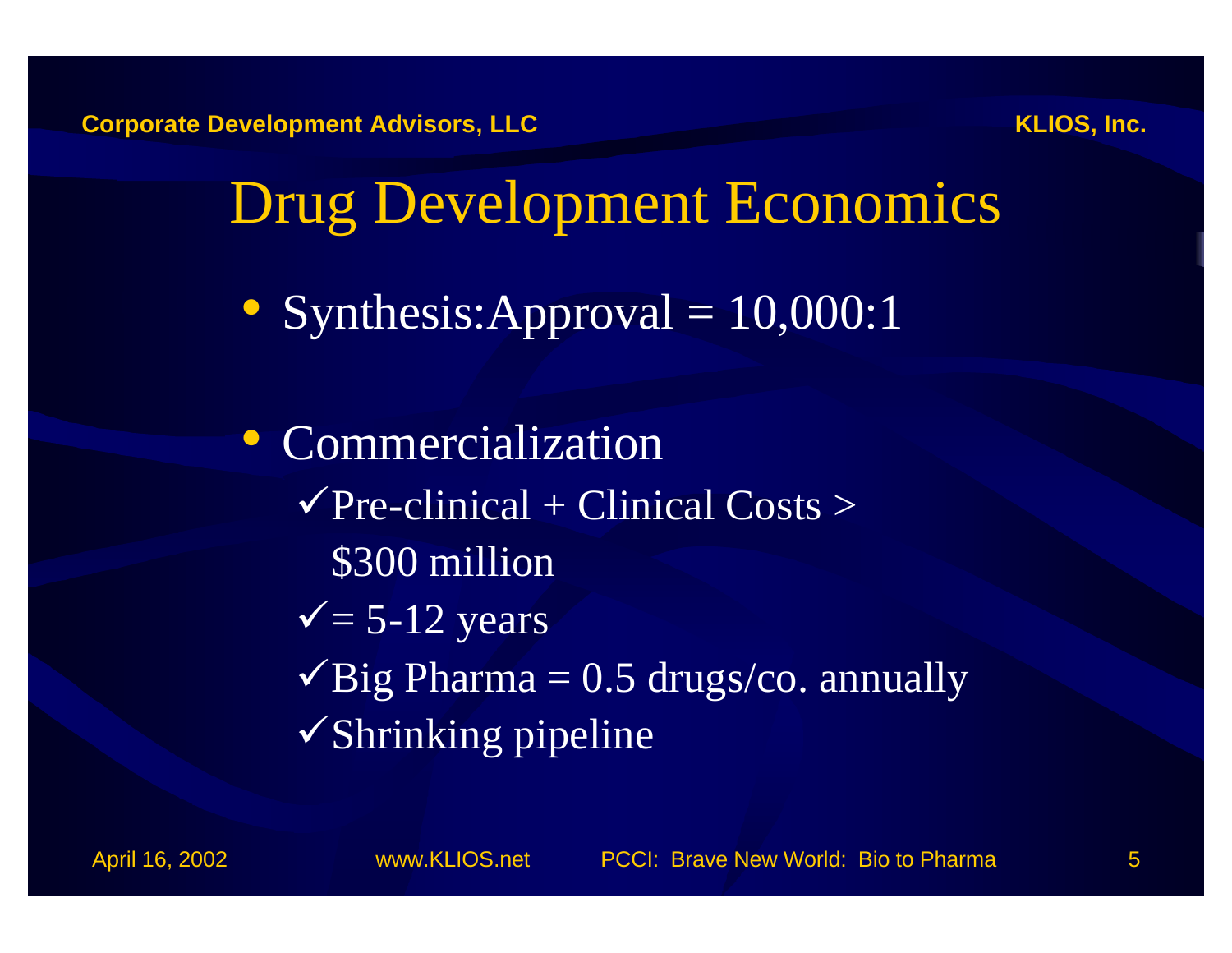# Drug Development Economics

- Big Pharma
	- $\sqrt{\text{Revenues}/\text{company}}$  (avg.): \$10 billion  $\checkmark$  Growth: 10%/year (> \$1B/year)  $\sqrt{0.5}$  drug/co. annually = internal production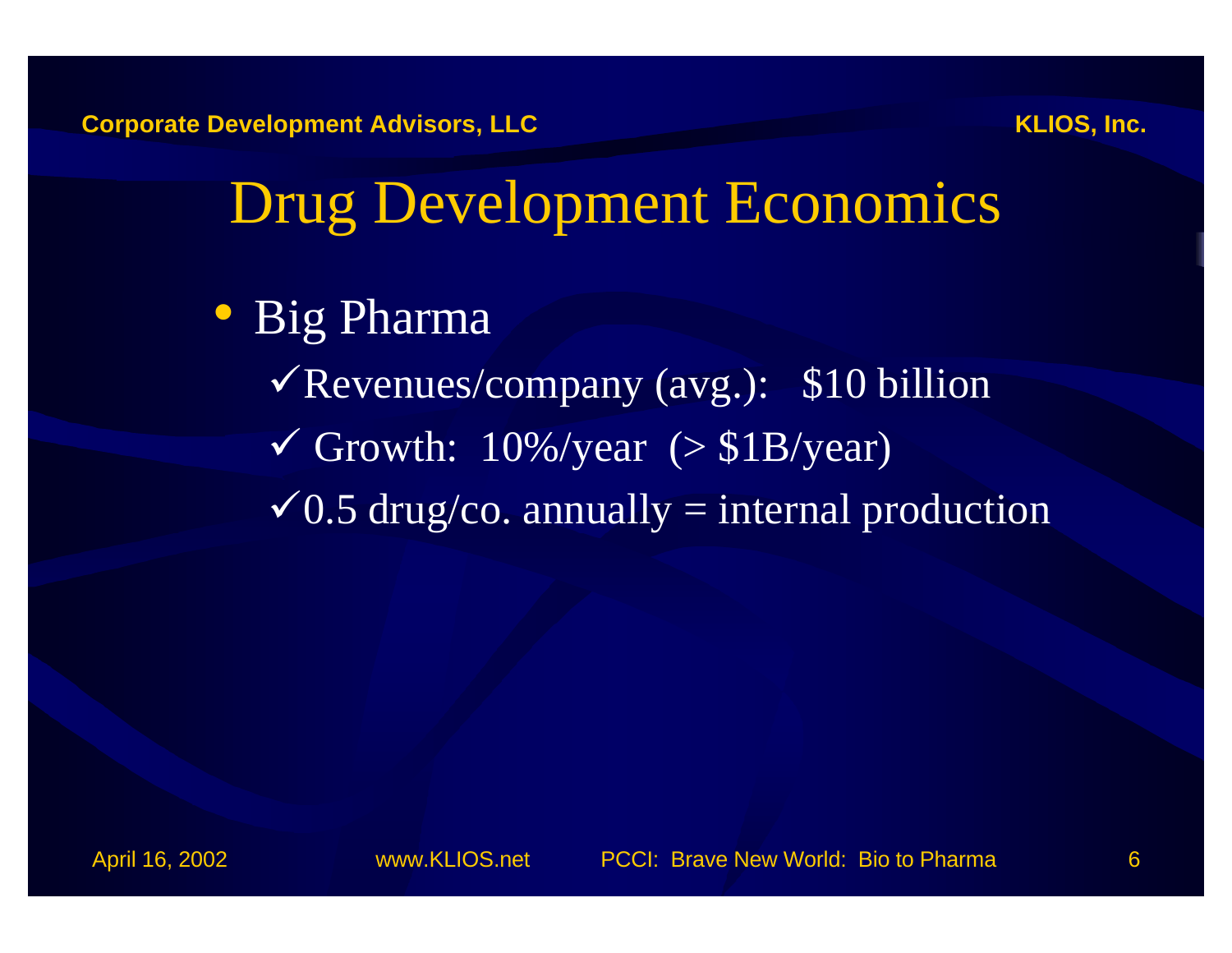# Drug Development Economics

• To maintain revenue growth at 10%/year:  $\sqrt{3}$  to 4 new drugs/co. annually  $\sqrt{\text{Revenue}} = $300 - $400 \text{ million}/\text{drug}$ 

• At present, half the new drugs introduced each year have market value < \$100M…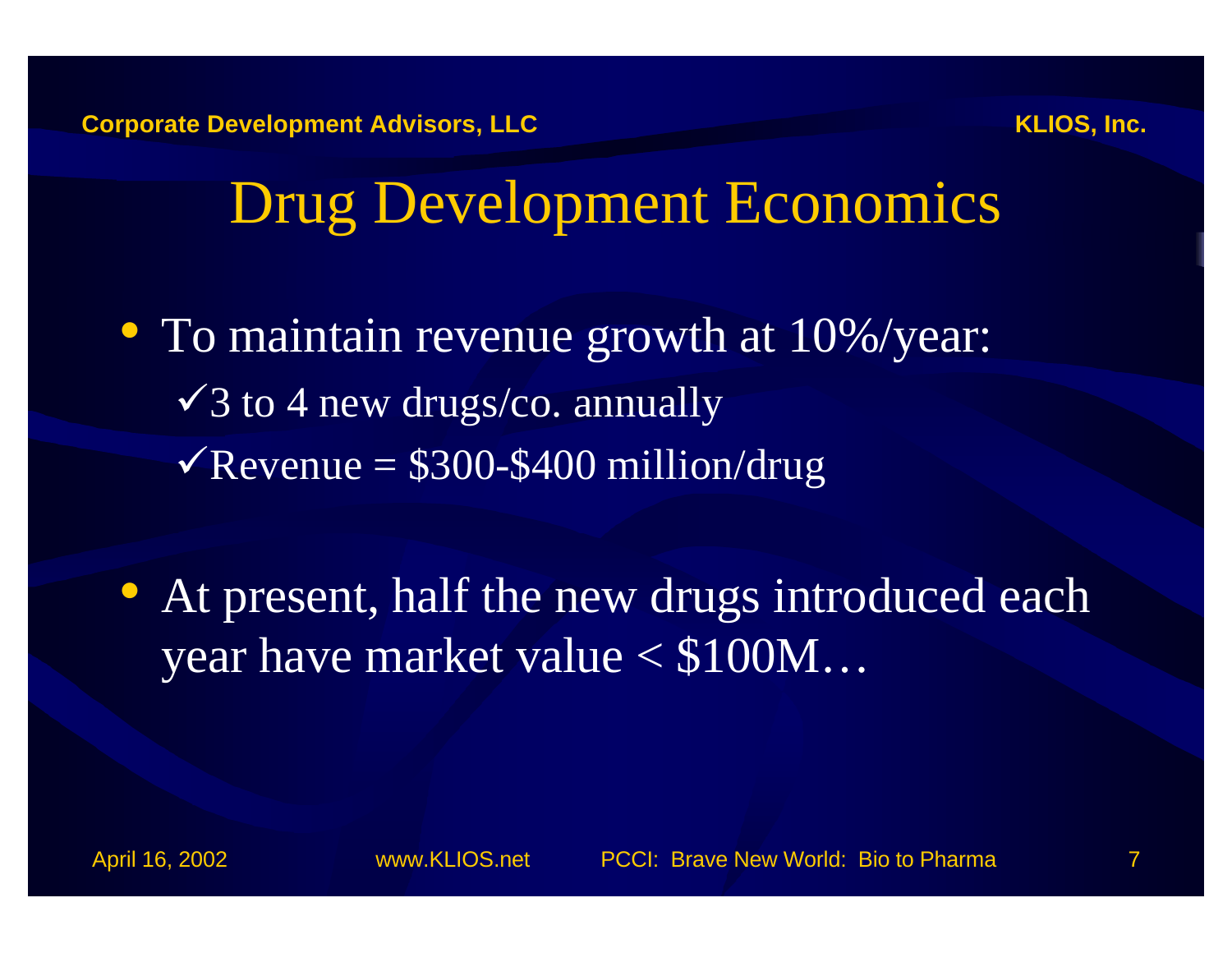# How will we get there???

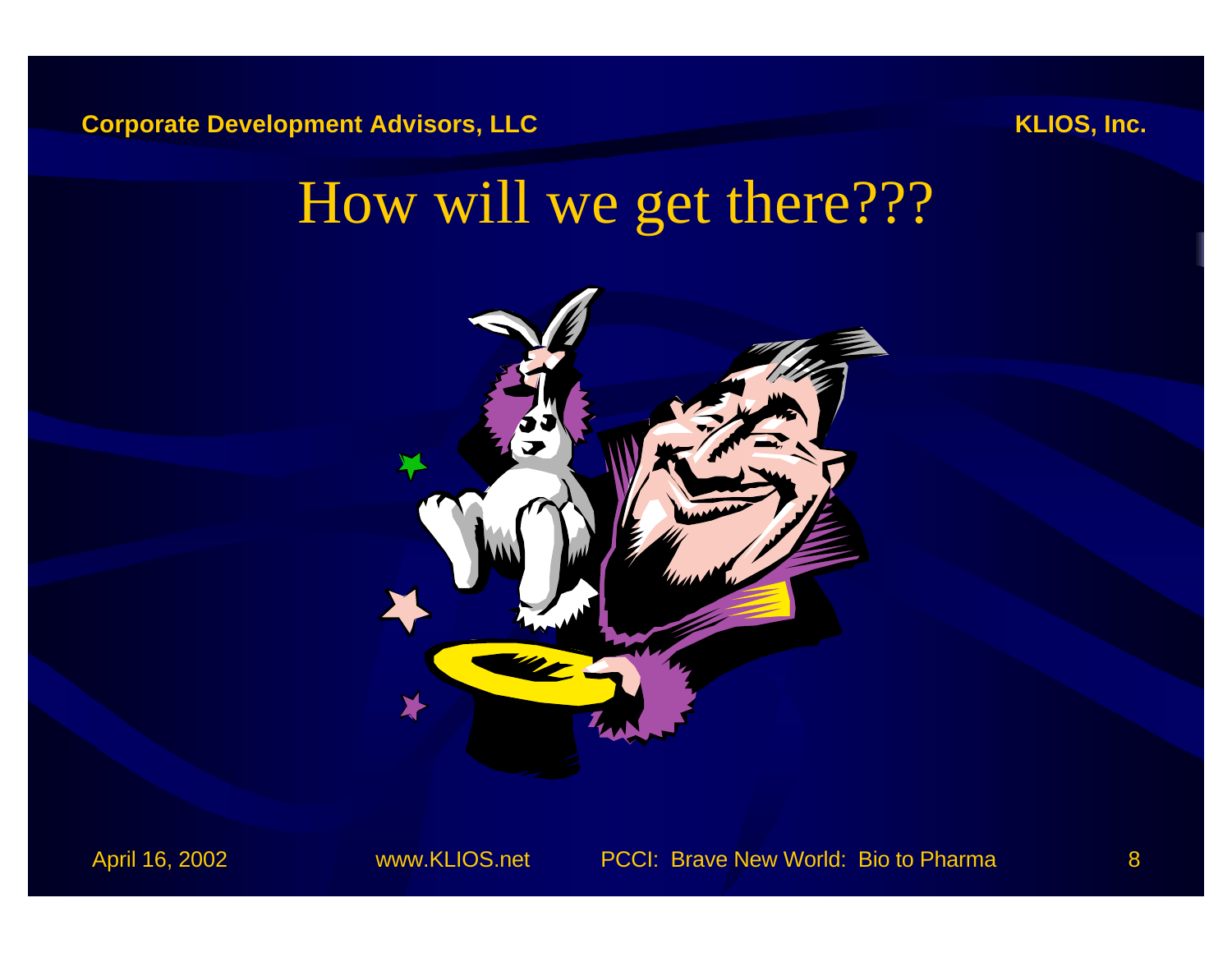# US Biotech Fundraising, '98-'01

#### (\$ million) Source: Burrill & Company

|              | 1998  | 1999   | <u>2000</u> | 2001   |
|--------------|-------|--------|-------------|--------|
| Public       | 3,129 | 9,428  | 28,930      | 8,646  |
| <b>IPO</b>   | 369   | 670    | 6,490       | 440    |
| Follow-on    | 521   | 5,805  | 12,651      | 2,240  |
| Debt         | 1,262 | 1,520  | 5,728       | 4,091  |
| Private      | 884   | 1,268  | 3,075       | 2,409  |
| VC           | 800   | 1,084  | 2,872       | 2,245  |
| <b>Total</b> | 4,013 | 10,696 | 32,005      | 11,055 |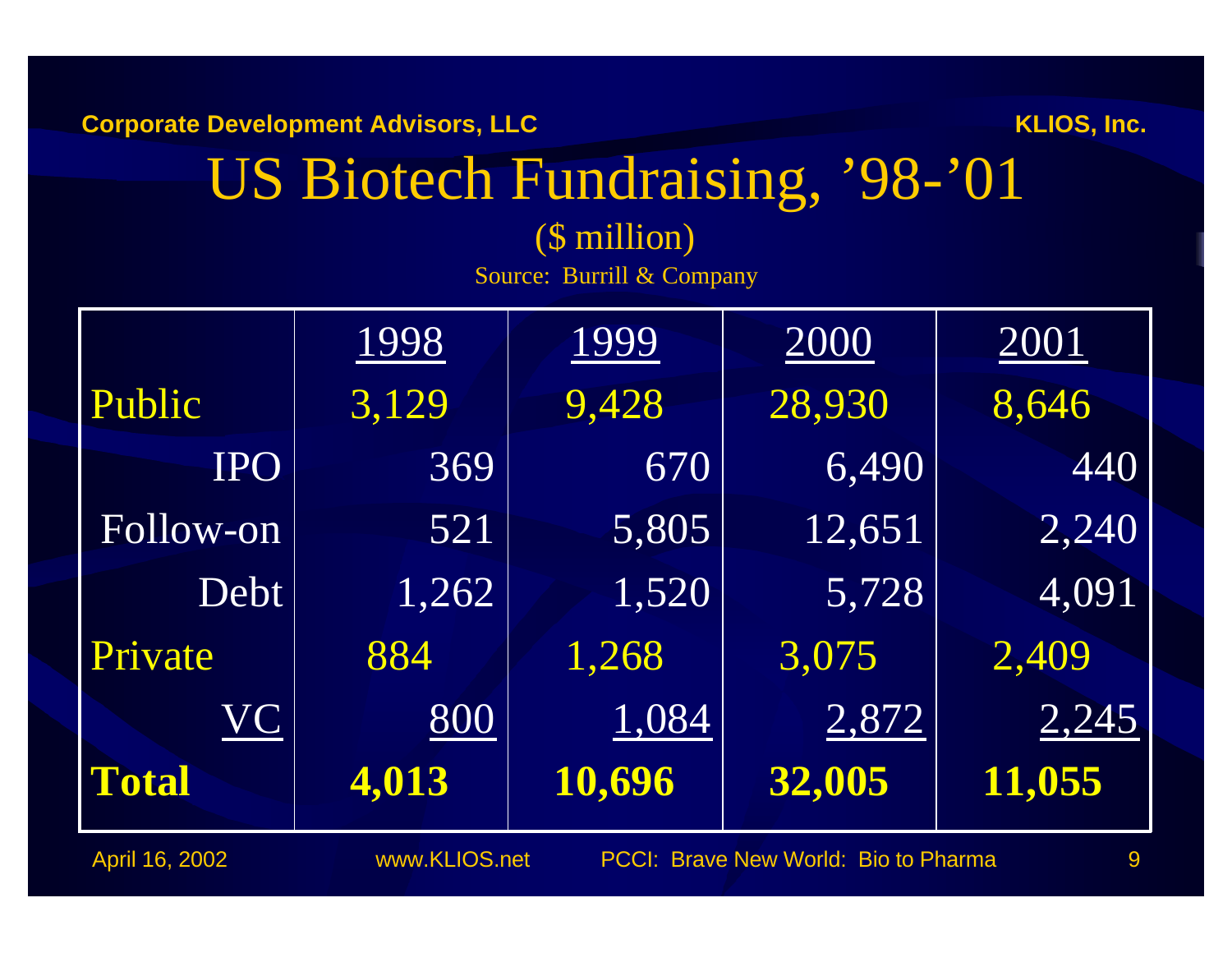## Biotech Venture Deals, '99-'01

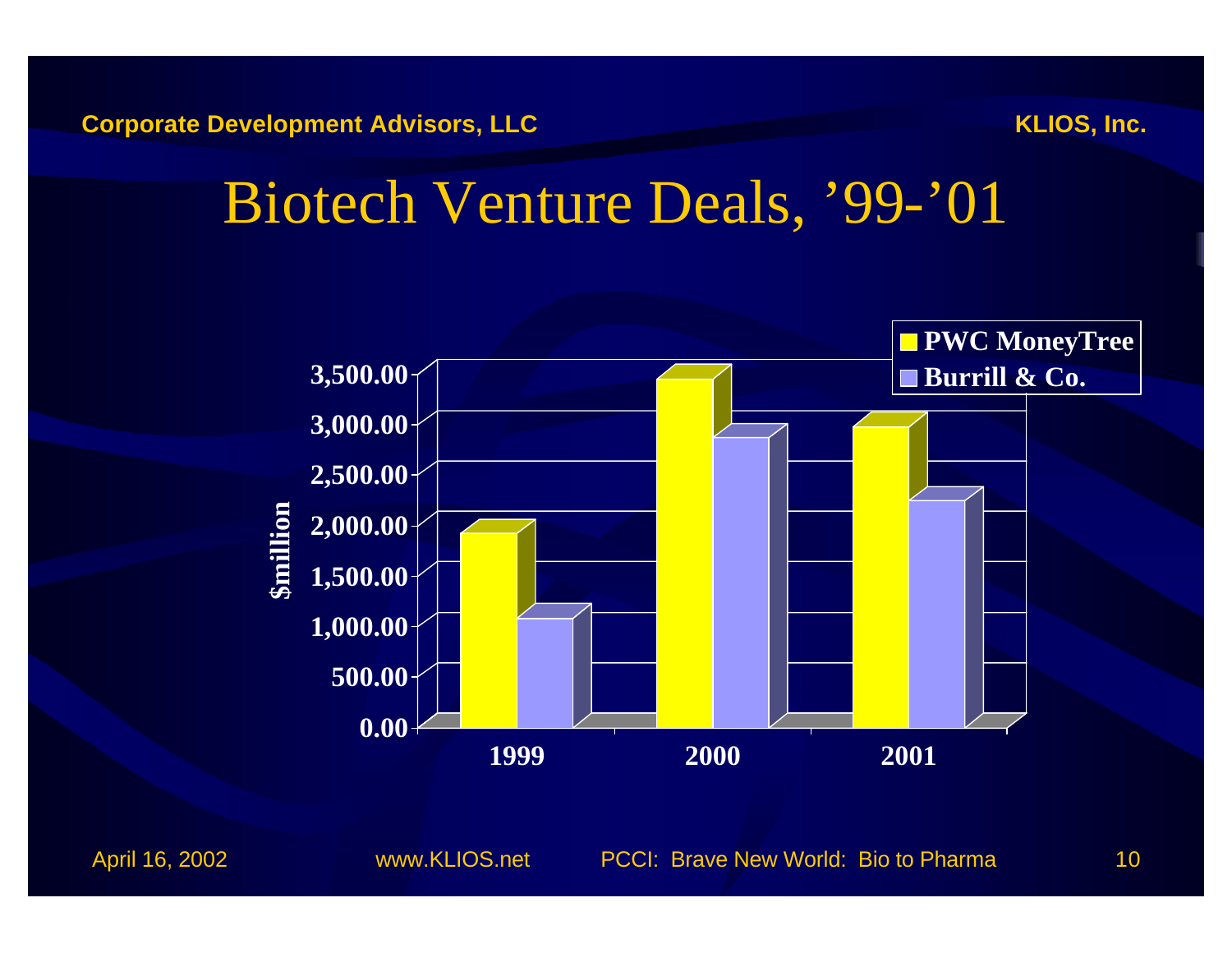# Biotech Venture Deals, '99-'01 (#deals)

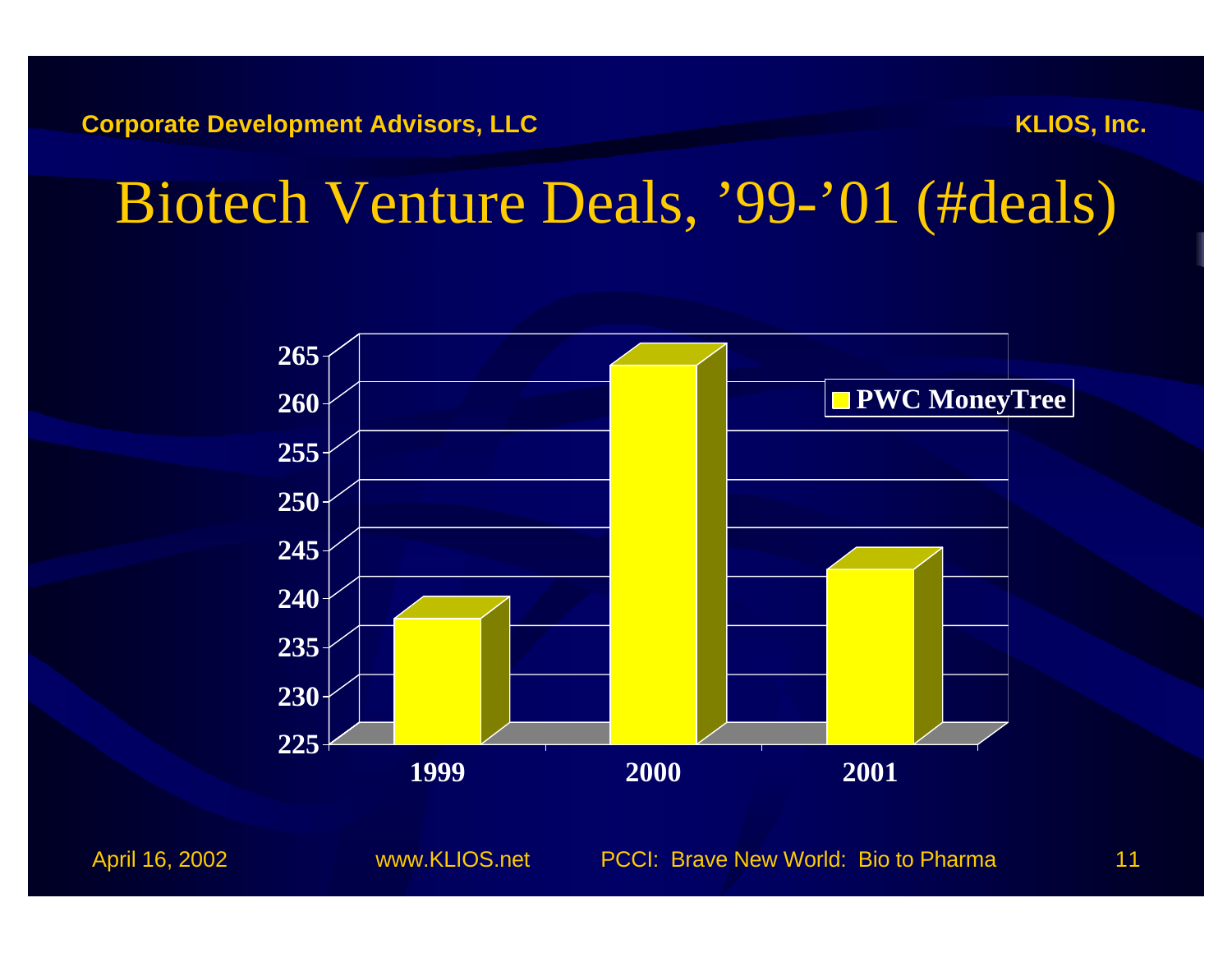## Bio-Pharma Collaborations, '94-'01



**Source: Burrill & Co., BioWorld Financial Watch, American Health Consultants, Bio Century**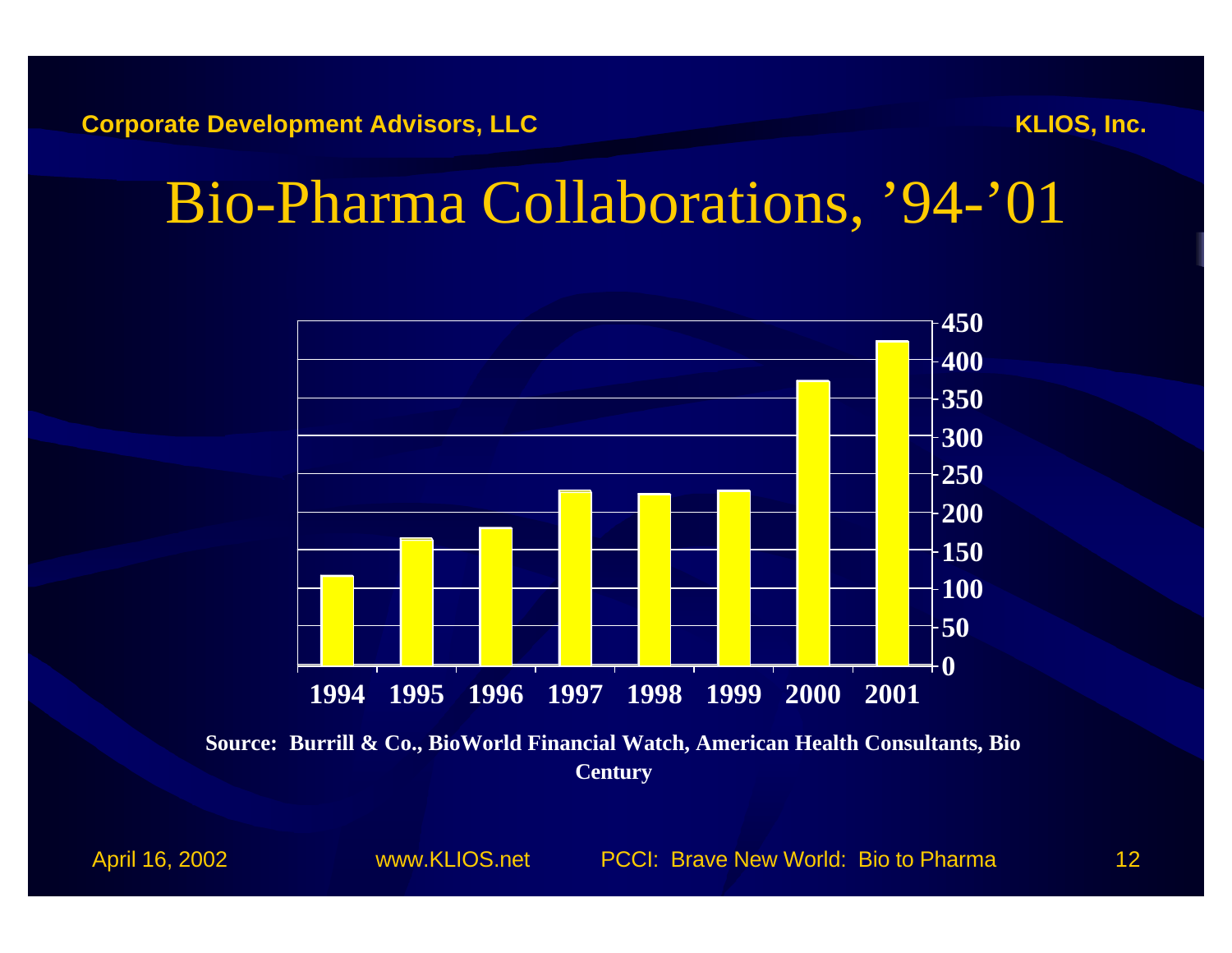- Human genome sequence is complete
- Integration of "wet" & "digital" biology
- Life science restructuring continues  $\checkmark$  Remember "platform" technology? ¸Partnering, mergers, spin-outs,…  $\checkmark$  Whither agribiotech?
- Government influence  $\sqrt{\text{Terorism}}$  $\checkmark$  Regulation
	- ¸Economics, Globalization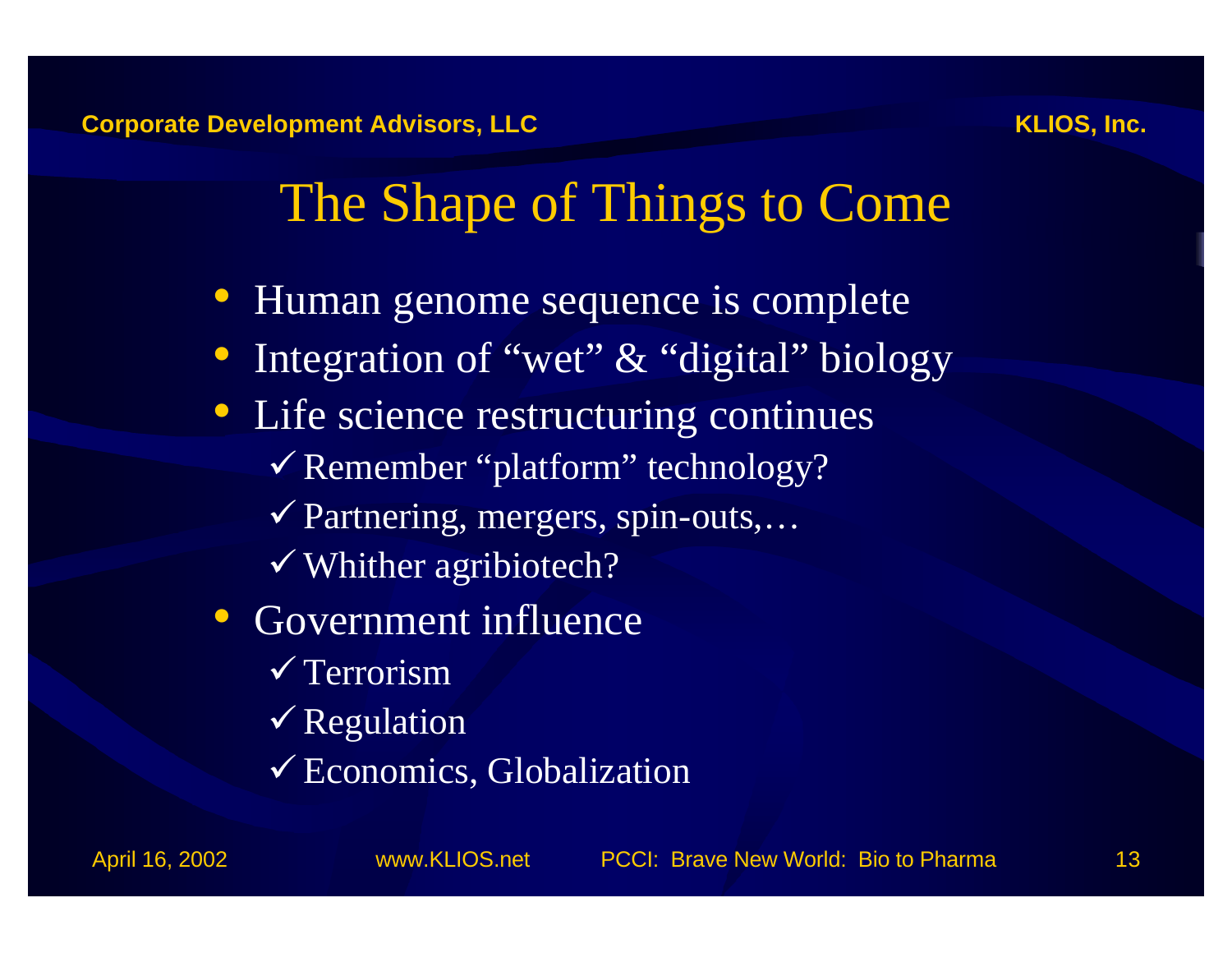- The Shape of Things to Come
- Operating at the Frontiers
	- $\checkmark$  Science
	- ¸"Wild West"
- Observation: Opportunities arise along the development continuum
	- $\checkmark$  Process-orientation
		- Genomics
		- Functional Genomics
		- Proteomics
		- High Throughput Screening
		- Drug Development
			- Big Pharma
			- Big Bio
		- Bioinformatics, Instrumentation, Diagnostics, etc.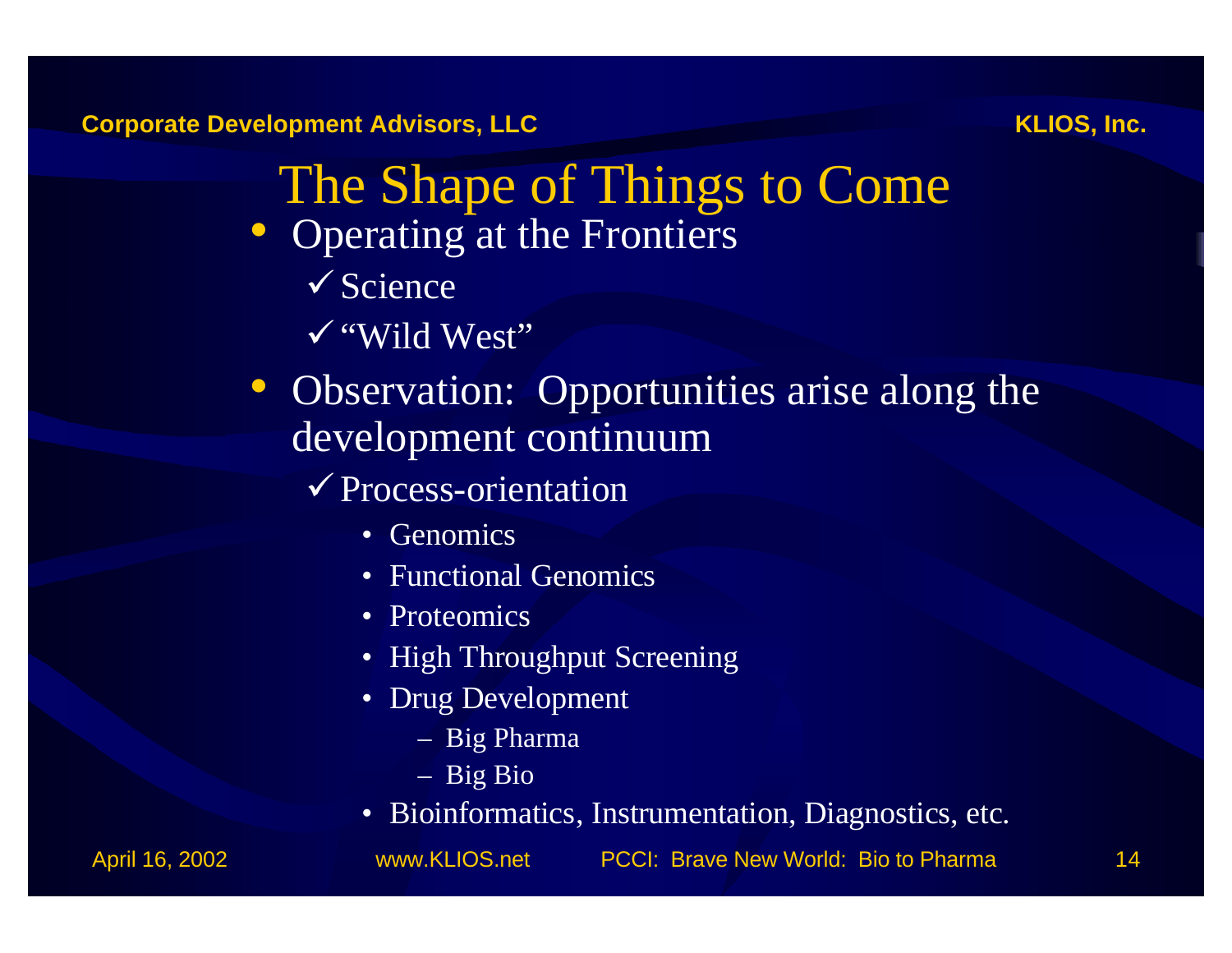• 26 years since Genentech

• 2001—The year of *Big Biotech*:  $\checkmark$  Select Biotech M&A Activity, 2001

- Amgen acquires Immunex / Price: \$16 billion
- Millennium Pharma buys COR Therapeutics / Price: \$2.4 billion
- MedImmune buys Aviron / Price: \$1.5 billion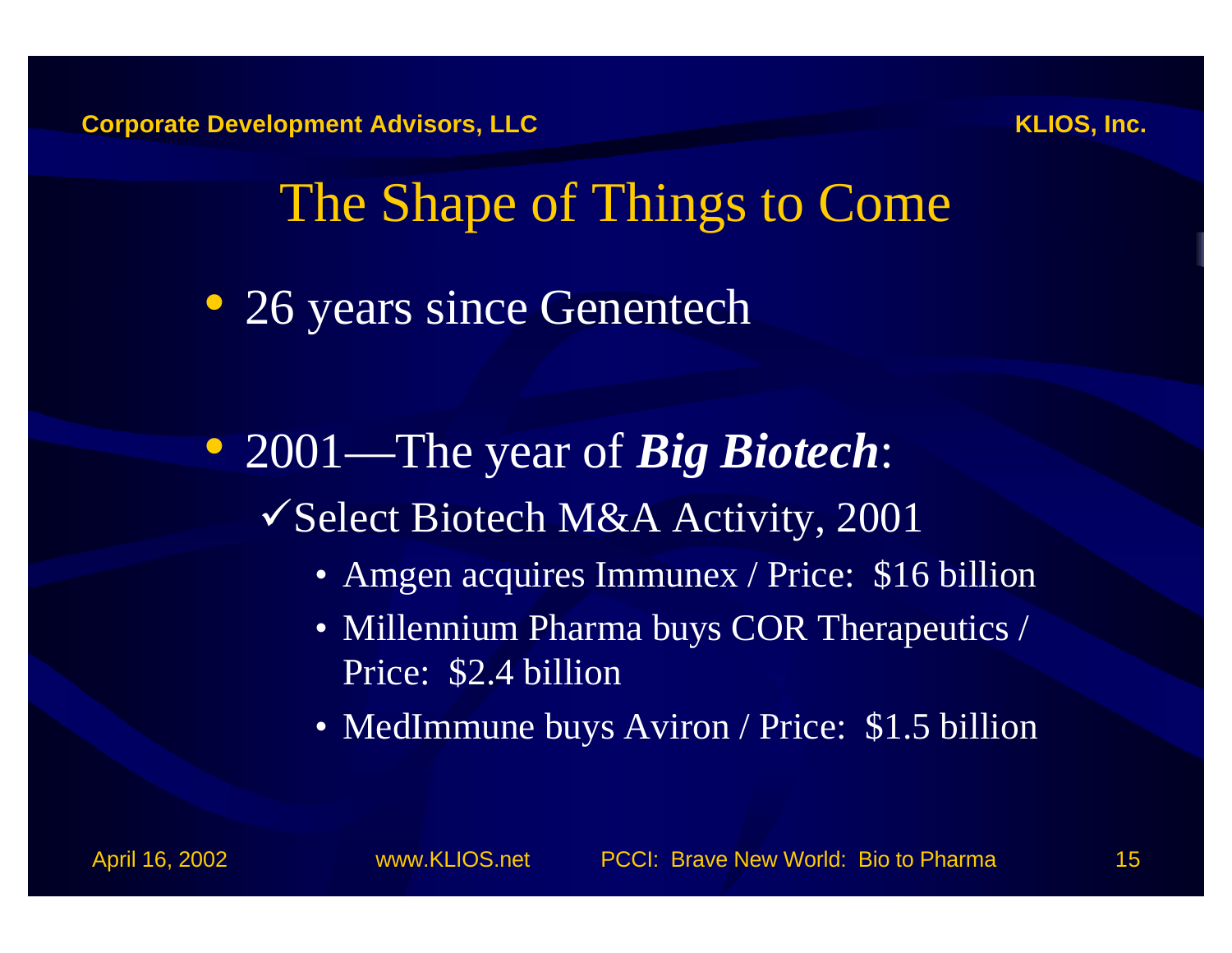

• Why pharmaceutical companies look toward biotech companies:

- $\checkmark$  Slow pipeline volume
- $\sqrt{R\&D}$  pace/cost
- ¸ Length of regulatory approval process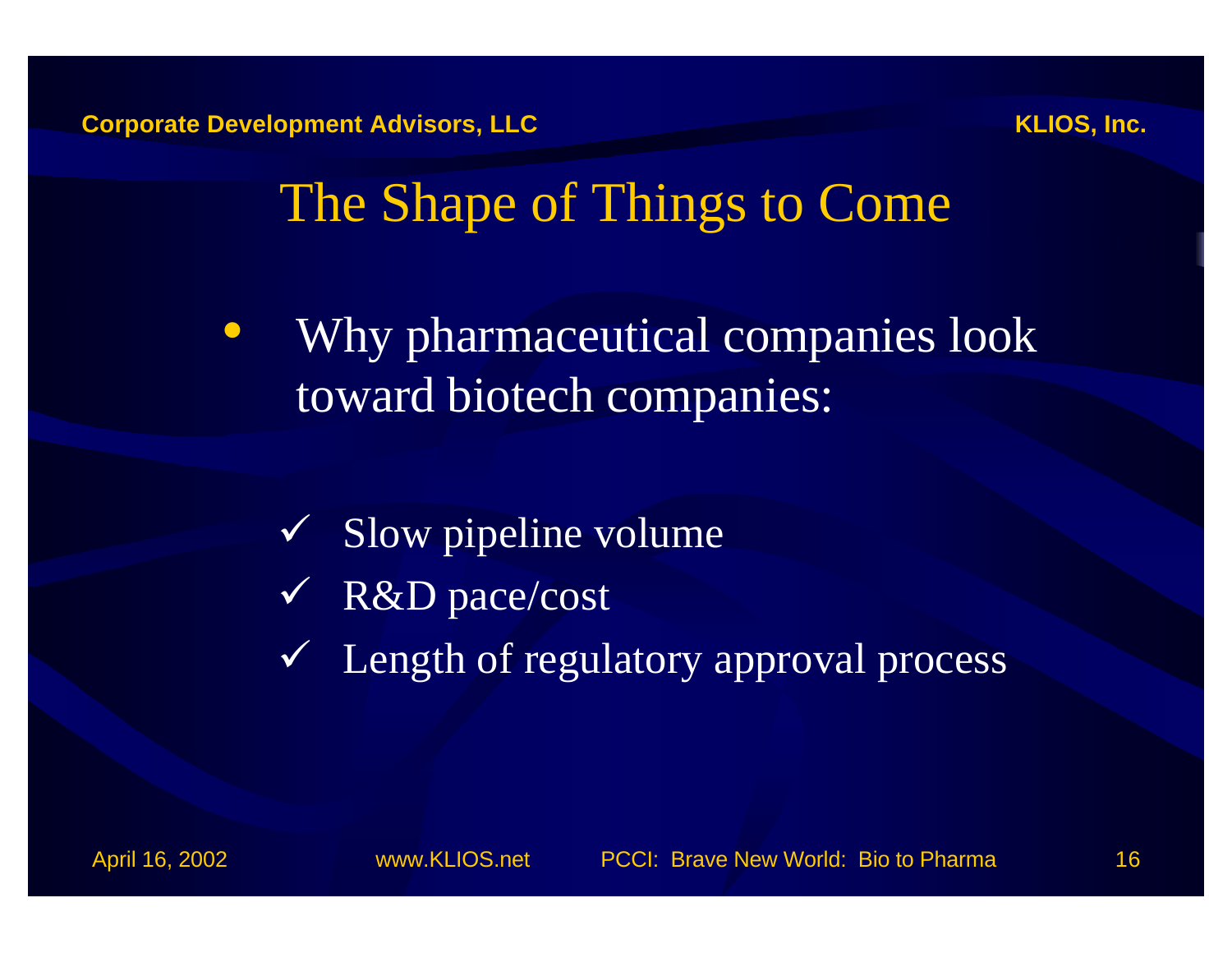• Why biotech companies look toward other biotech companies:

#### $\sqrt{\text{New products}}$

• Revenue!

¸Complementary technologies

- $\sqrt{\text{Distribution}}$  mechanism
	- Sales & marketing capabilities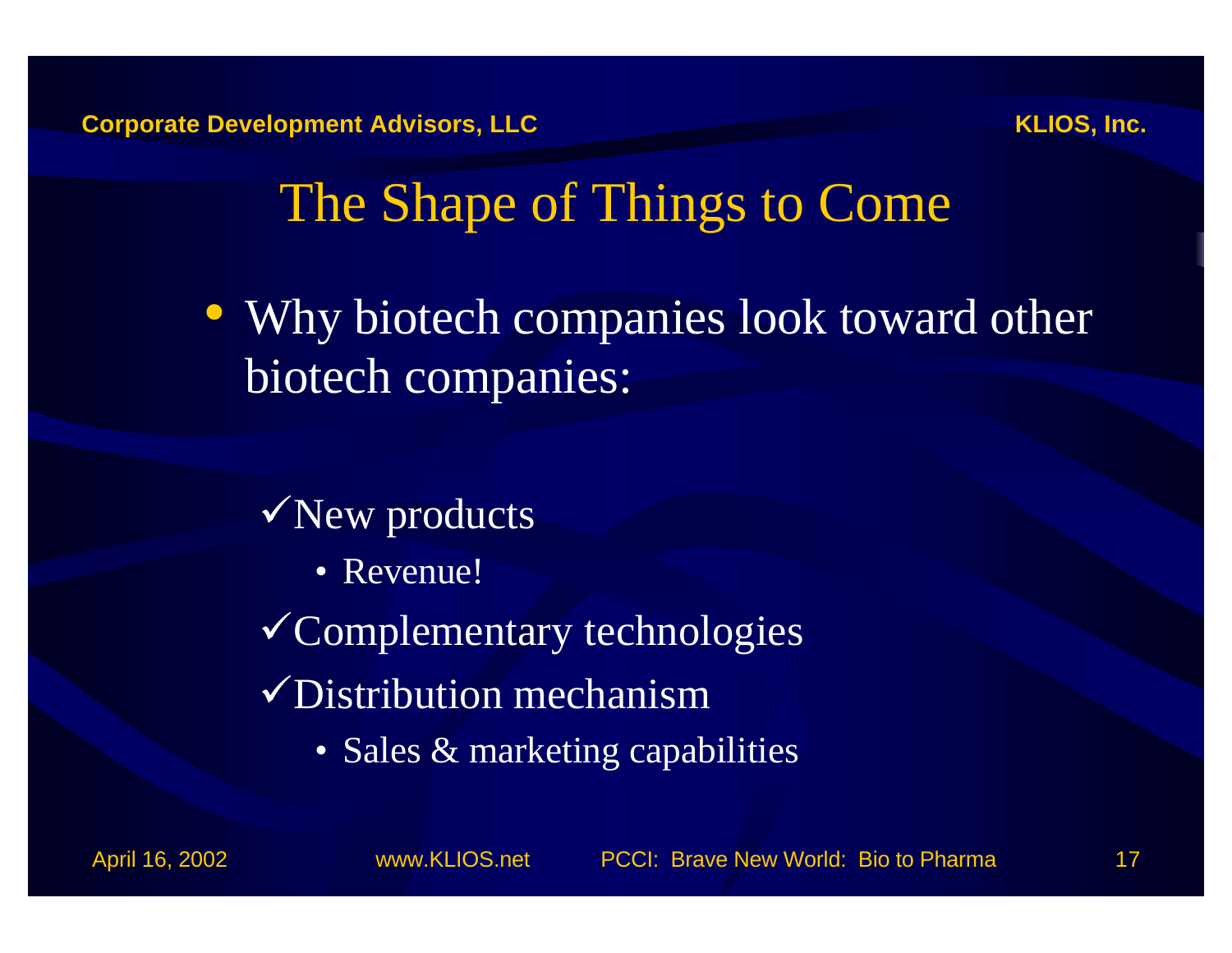#### Conclusions

#### • "The drug is still the prize."

-G. Steven Burrill CEO, Burrill & Company

• "...if you have one product, that's not going to be enough and you have to find more. You need to either be the finder or the found."

> -Karen Bernstein Editor-in-chief, BioCentury